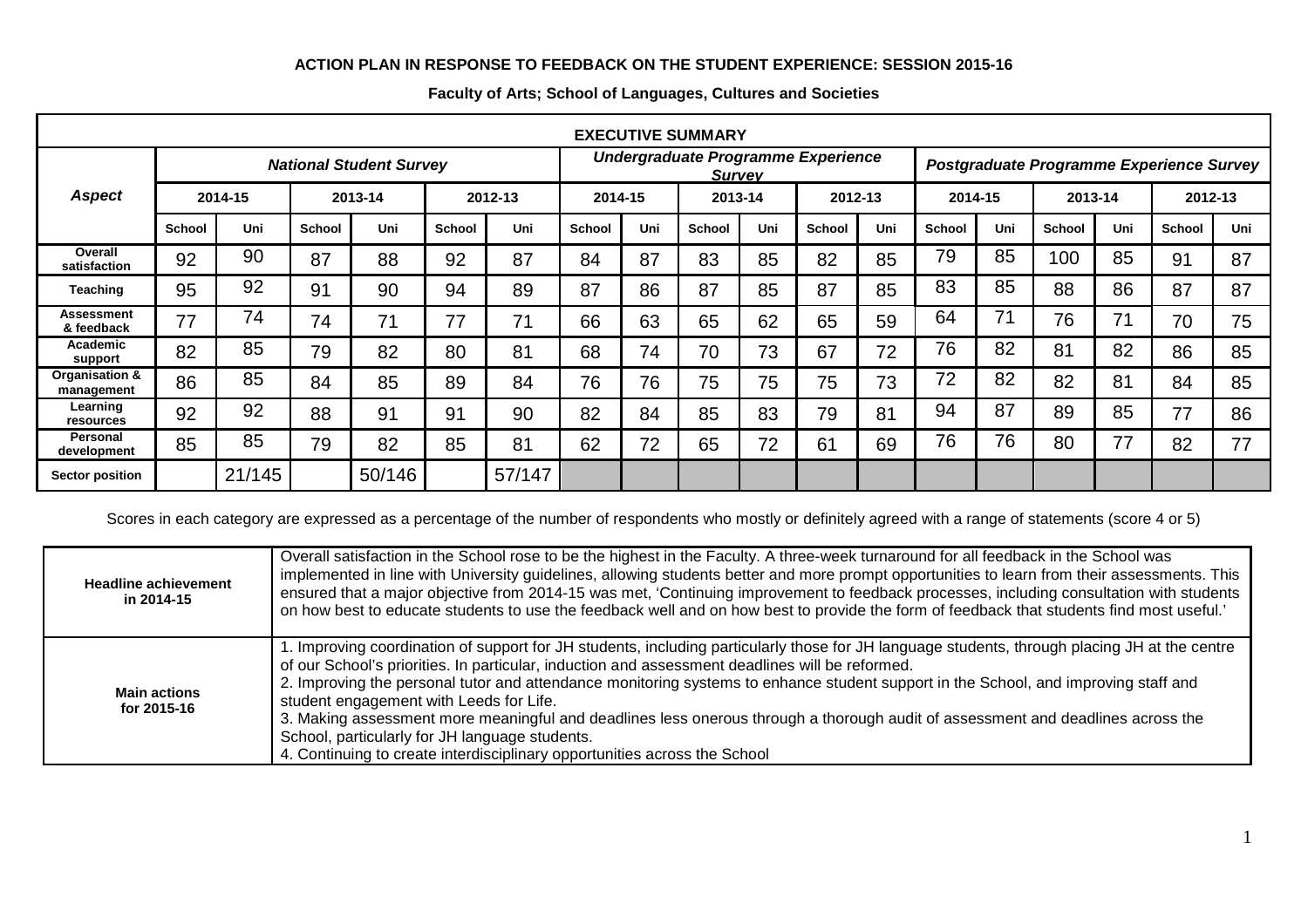| Good practice examples<br>from 2014-15                                            | I. Appointing a Director of JH to improve support and programme management for JH students. This ensured that the main action to<br>support JH students from 2014-15 was met, 'including more robust personal tutoring systems across and outside subject areas, more active<br>and visible JH Programme Managers, more School-wide sharing of best practice and more support for students during crowded<br>assessment periods.'<br>2. An ambitious programme of curriculum reform, particularly in East Asian Studies, Portuguese, German, Russian, Classics, creating new<br>interdisciplinary and professional modules and programmes in response to student demand. In particular, pathways in history and applied<br>language have been opened up, new approaches to teaching in the target language devised, and new programmes in English and<br>Comparative Literature opened.<br>3. Creating employability opportunities, including student internships, subject-specific alumni events and a constant stream of School and<br>Faculty fairs and events across the School. |
|-----------------------------------------------------------------------------------|--------------------------------------------------------------------------------------------------------------------------------------------------------------------------------------------------------------------------------------------------------------------------------------------------------------------------------------------------------------------------------------------------------------------------------------------------------------------------------------------------------------------------------------------------------------------------------------------------------------------------------------------------------------------------------------------------------------------------------------------------------------------------------------------------------------------------------------------------------------------------------------------------------------------------------------------------------------------------------------------------------------------------------------------------------------------------------------|
| <b>Summary of student</b><br>involvement in the production<br>of this Action Plan | Students were involved in Subject-level action plans in multiple and diverse ways in different subject areas of the School, including forming<br>part of focus groups who co-wrote the Plan, scrutinising Plans at staff-student forums and providing feedback, participating in town hall<br>meetings to discuss NSS and UGPS results, and feeding back on Plans via email and VLE. The School-level action plan has been<br>discussed with School-level student reps.                                                                                                                                                                                                                                                                                                                                                                                                                                                                                                                                                                                                              |

## **AGREED ACTION PLAN IN RESPONSE TO FEEDBACK ON THE STUDENT EXPERIENCE: SESSION 2015-16**

|  | Faculty of Arts; School of Languages, Cultures and Societies |
|--|--------------------------------------------------------------|

| <b>Aspect</b>           | Progress with 2014-2015 actions and<br>indication of impact                                                                                                                                                                                                                                                                                                                                                                                                                      | Agreed Issues/Actions for 2015-2016                                                                                                                                                                  | <b>Responsibility/Expected completion date</b> |
|-------------------------|----------------------------------------------------------------------------------------------------------------------------------------------------------------------------------------------------------------------------------------------------------------------------------------------------------------------------------------------------------------------------------------------------------------------------------------------------------------------------------|------------------------------------------------------------------------------------------------------------------------------------------------------------------------------------------------------|------------------------------------------------|
|                         | Overall satisfaction levels in the 2015 NSS were<br>excellent, with significant improvement in<br>satisfaction scores in many subject areas,<br>particularly with some subject areas leading the                                                                                                                                                                                                                                                                                 | Enhance support for JH students through an audit<br>of induction and assessments, as well as through<br>a greater visibility of the JH Programme Director.                                           | Director of JH/DSE / DDSE / ongoing            |
| Overall<br>satisfaction | Russell Group for satisfaction (AIMES, Italian),<br>and others significantly improving their<br>performance from last year (Japanese,<br>Linguistics, Classics).<br>Actions from last year included the following:<br>Communications with students to be improved.<br>Pilot schemes in various subject areas include<br>'town hall' meetings, social media interns, explicit<br>feedback office hours, 'open door' office hours.<br>These communication schemes have resulted in | Ongoing curriculum review, particularly of<br>language teaching in FREN and SPLAS, to further<br>ensure our language teaching is informed by the<br>latest scholarship, and to ensure module choice. | PMs/AMOS                                       |
|                         | higher student satisfaction and engagement,<br>much of which has contributed to curriculum<br>reform in the School.                                                                                                                                                                                                                                                                                                                                                              |                                                                                                                                                                                                      |                                                |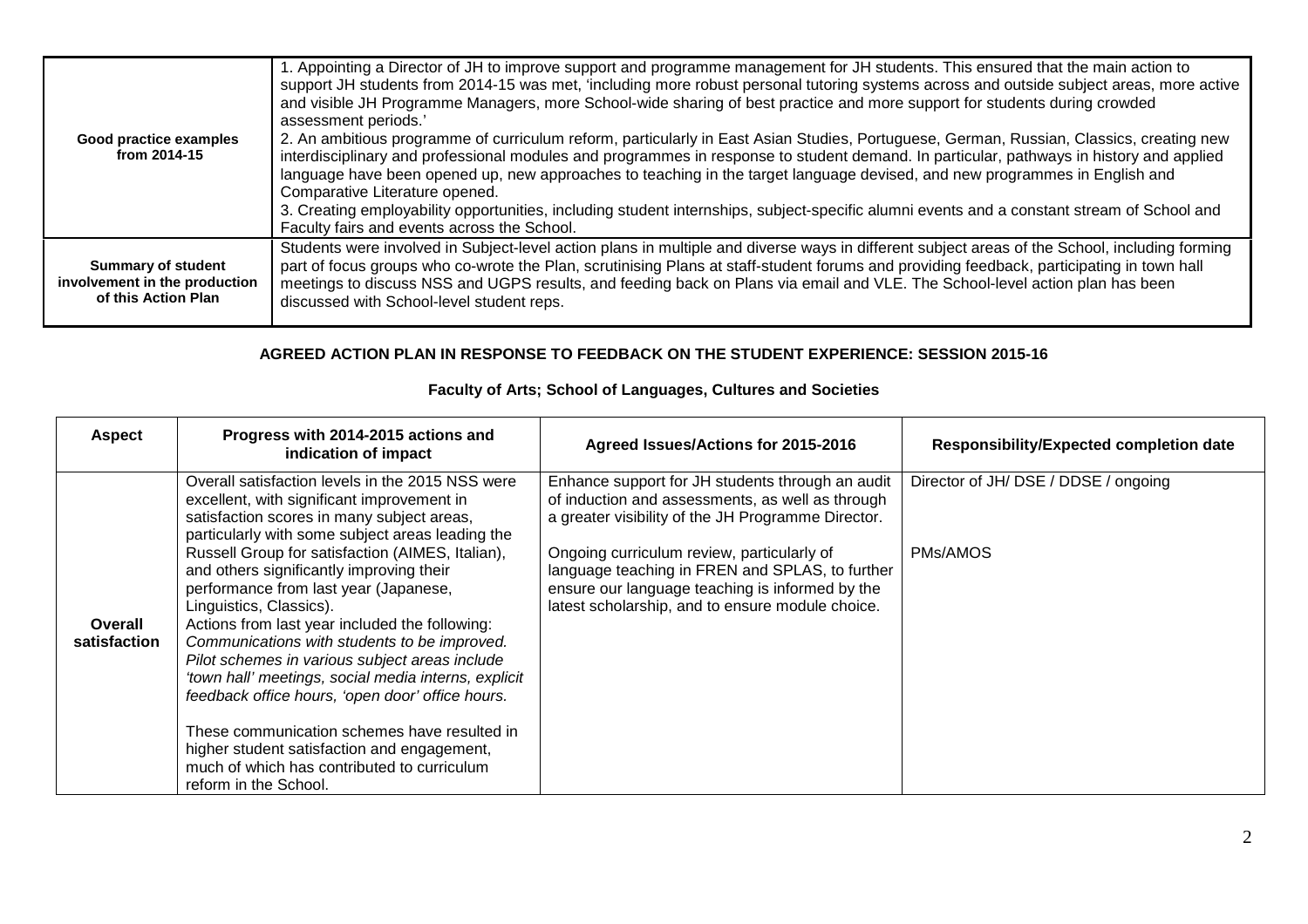|                 | Ongoing curriculum review in East Asian Studies,<br>Portuguese, German, Russian, Classics.<br>This has successfully been implemented and led<br>to higher student satisfaction, particularly in<br>Classics. Curriculum reform is ongoing throughout<br>the School in response to various forms of student<br>input.<br>Exploration of more creative ways of engaging<br>students in MEQs, including scanning paper<br>MEQs and in-class MEQ completion via mobile<br>devices<br>Paper MEQs have been introduced and have<br>resulted in a higher response rate.<br><b>Engagement with the new University Lecture</b><br>Capture project<br>This has been rolled out in the School and has<br>resulted in narrative positive feedback from<br>students.                                                                                                                                                                                                                                                                                               |                                                                                                                                                                                                                                                                                                                                                                                                                                                                                                                                                                                                                                                                               |                                                                                                                                           |
|-----------------|-------------------------------------------------------------------------------------------------------------------------------------------------------------------------------------------------------------------------------------------------------------------------------------------------------------------------------------------------------------------------------------------------------------------------------------------------------------------------------------------------------------------------------------------------------------------------------------------------------------------------------------------------------------------------------------------------------------------------------------------------------------------------------------------------------------------------------------------------------------------------------------------------------------------------------------------------------------------------------------------------------------------------------------------------------|-------------------------------------------------------------------------------------------------------------------------------------------------------------------------------------------------------------------------------------------------------------------------------------------------------------------------------------------------------------------------------------------------------------------------------------------------------------------------------------------------------------------------------------------------------------------------------------------------------------------------------------------------------------------------------|-------------------------------------------------------------------------------------------------------------------------------------------|
| <b>Teaching</b> | - Further embed the Leeds Curriculum and<br>Research-Led Teaching in the LCS curriculum,<br>including the development of a robust project plan<br>for the Final Year Project.<br>This is under way and town hall meetings for L2<br>students on the FYP are starting in November<br>2015<br>- Develop attractive new JH programmes such as<br>Theatre and Modern Languages, and English and<br><b>Comparative Literatures</b><br>These JH programmes have been developed, and<br>English and Comp Lit is recruiting well.<br>- Investigate mentoring system for Teaching<br>Fellows, ensuring their integration into School<br>procedures and support for their professional<br>development<br>This is ongoing, and mentoring circles are being<br>set up across the School<br>- Develop Discovery Themes project to both open<br>up our modules to a wider audience and better<br>support students taking LCS Discovery Modules.<br>This is ongoing, and progress is being made with<br>rewriting module descriptions to better attract<br>students. | Continue to roll out the Leeds Curriculum and<br>Final Year Project, including creating training<br>opportunities and a new suite of modules<br>Continue to create new programmes, such as<br>MRes Classics, new MAs in EAST, new<br>programmes in East Asian Religions and<br>Societies and a BA in three languages.<br>Create Leeds Centre for Excellence in Language<br>Teaching, aligned to development of scholarship<br>mentoring and scholarship practice.<br>Continue development of Discovery Themes and<br>co-taught modules, including 'shadow' modules,<br>to enhance student module choice.<br>Continue development of cross-module<br>collaborations at M-level | DSE/DHoS/SESM<br>DSE/ AMOS / January 2016<br>HoS/ Melinda Whong/ Alex Ding / May 2016<br>Caroline Campbell/ AMOS<br>PGT Officer / PGT PMs |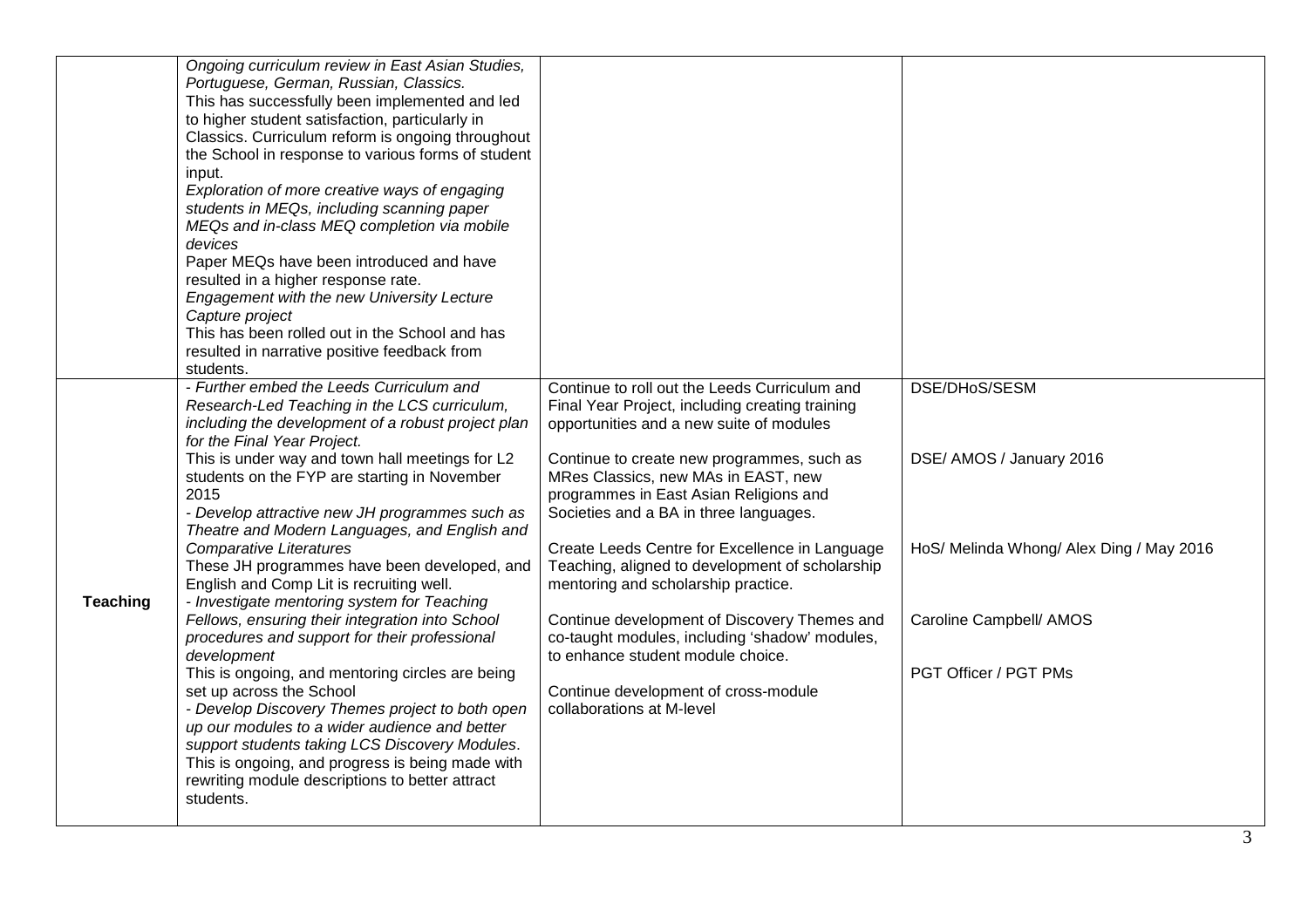|                                   | Communicate Discovery Themes to all students.<br>This is working well, and has proven greatly to<br>enthuse applicants at Open Days.<br>- Embed the Teaching Enhancement Scheme in<br>all areas<br>This has been successfully implemented, with<br>Teaching Enhancement Activities ongoing in all                                                                                                           |                                                                                                                                                                                                                                                               |                                               |
|-----------------------------------|-------------------------------------------------------------------------------------------------------------------------------------------------------------------------------------------------------------------------------------------------------------------------------------------------------------------------------------------------------------------------------------------------------------|---------------------------------------------------------------------------------------------------------------------------------------------------------------------------------------------------------------------------------------------------------------|-----------------------------------------------|
|                                   | parts of the School, many of them responding to<br>student feedback or engaging with students.                                                                                                                                                                                                                                                                                                              |                                                                                                                                                                                                                                                               |                                               |
|                                   | Continued concerns surrounding assessment and<br>feedback identified in the NSS.<br>A Student Education Forum will address<br>best practice in feedback, including contributions<br>from student representatives.                                                                                                                                                                                           | Continue to embed the three-week turnaround<br>time for assessed work, with a particular focus on<br>ensuring that exam feedback is meaningful and<br>timely.                                                                                                 | DSE/Assessments Officer/ AMOS - ongoing.      |
|                                   | The forum was held and was successful.<br>Better supporting JH students in<br>managing their deadlines via the PT system, and                                                                                                                                                                                                                                                                               | Collaborate with other Schools in the Faculty to<br>streamline and coordinate Mitigating<br>Circumstances procedures.                                                                                                                                         | Assessments Officer - by end of session 2016  |
|                                   | moving to streamline assessments.<br>This is an ongoing and much needed piece of<br>work. The appointment of the Director for Joint<br>Honours is a great advance here.                                                                                                                                                                                                                                     | Continue to develop Assessment Maps, to ensure<br>that all assessment is aligned to programme<br>outcomes.                                                                                                                                                    | PMs/SLs - by December 2015                    |
| <b>Assessment</b><br>and feedback | Adoption of best practice such as 'feed<br>forward,' 1:1 oral feedback, and feedback weeks<br>across the School.<br>Engagement with student reps has established<br>that timely, individual, written feedback, with the<br>opportunity to discuss it orally, is most valued.<br>A further Student Education Forum will                                                                                      | Hold assessment audit to ensure that all<br>assessment is meaningful and builds research<br>skills, that assessment is varied at a programme<br>level rather than a modular level, and to cut down<br>on over-assessment and resulting clashing<br>deadlines. | Assessments Officer/ AMOS - by January 2016   |
|                                   | address assessment of oral work.<br>This was held and a new cross-School working<br>group on oral work is developing universal criteria                                                                                                                                                                                                                                                                     | Ensure that resources are in place to implement<br>the new e-submission policy in 2016.                                                                                                                                                                       | DSE/FESM - by September 2016                  |
|                                   | for oral examinations.<br>Move towards standardising some<br>aspects of feedback sheets across the School.<br>This is ongoing work, and will be completed by<br>end of session 2015/16<br>The implementation of the new<br>University-mandated three-week turnaround time<br>for moderated marks, excluding University open<br>days, should enhance student satisfaction.<br>This has been a great success. | Collate and as far as possible standardise<br>marking criteria and feedback sheets across the<br>School, in line with programme learning<br>outcomes. Explore the possibility of having these<br>centrally administered within the School.                    | DSE/Assessments Officer/SES - by Spring 2016. |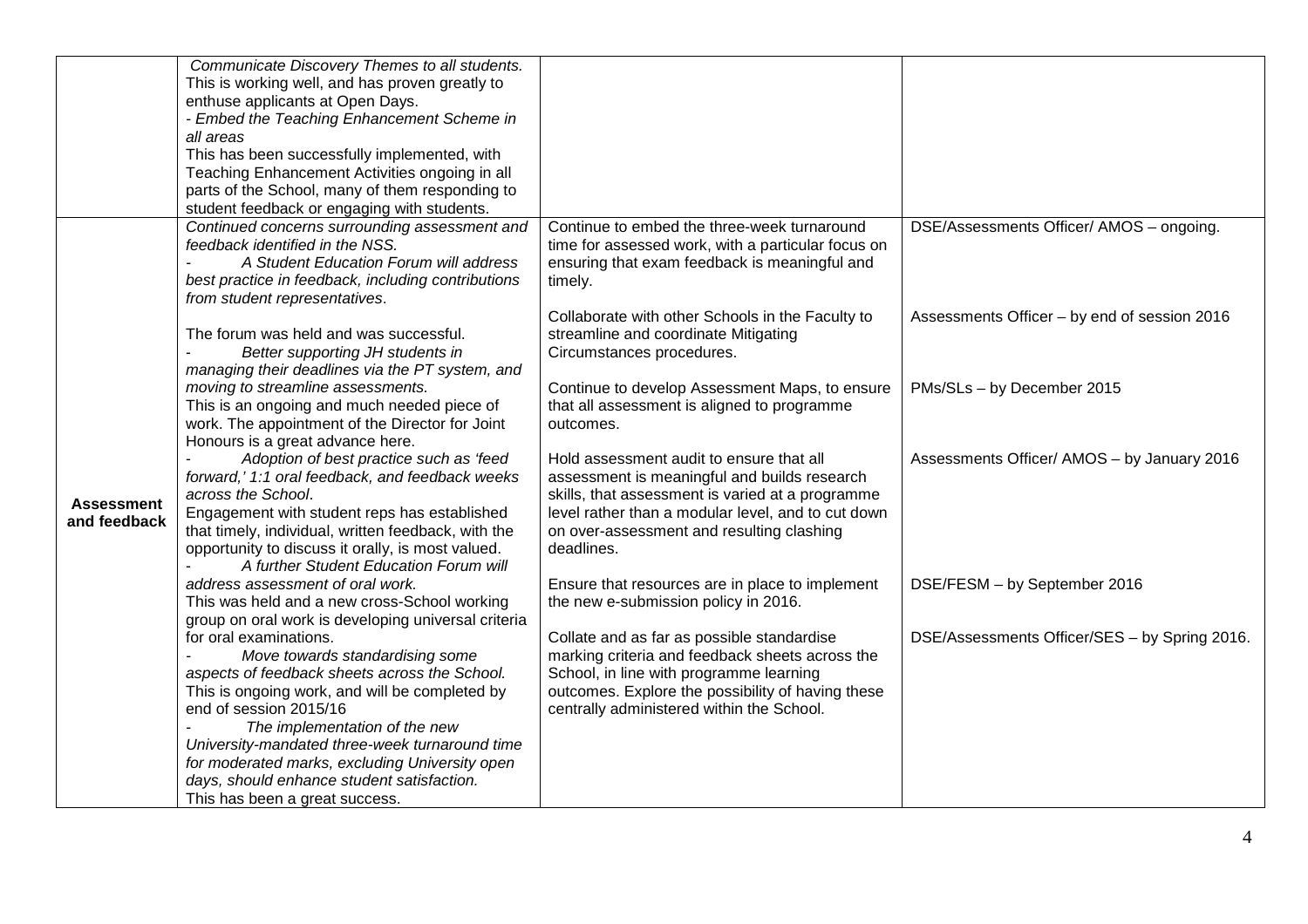| Academic<br>support               | Continue to improve Personal Tutoring via the<br>new Personal Tutoring policy, emphasising equity<br>and consistency of practice for all students.<br>Ensuring that personal tutoring focuses<br>on a student's overall academic progress,<br>including both halves of a JH degree, rather than<br>being a subject-specific tutorial. Better<br>communicate message that students can request<br>a change of personal tutor.<br>This message is being communicated, and<br>students are being placed with a personal tutor<br>from their subject area wherever possible.<br>Continued engagement with and<br>communication of LeedsforLife<br>This remains an ongoing project.<br>Reassessment of the role that Personal<br>Tutoring will play in light of the introduction of the<br><b>Final Year Project</b><br>This is being communicated to staff this semester.<br>Sharing of best practice on ways of<br>offering module advice, especially during Years<br>Abroad (e.g. via podcasts, 'taster weeks' or<br>student ambassadors)<br>This is an ongoing project, with considerable | Reform engagement with Personal Tutoring,<br>including ensuring that LeedsforLife is used for all<br>meetings, and using Personal Tutoring to support<br>Attendance Monitoring.<br>Support JH students via the Director of Joint<br>Honours, particularly at induction and during<br>module choice.<br>Continue to explore ways to support student<br>module choice during their YA.<br>Develop the PT system, in alignment with the FYP<br>module leader, to support UG students deciding<br>on their FYP.<br>Organise all-School workshops for academic<br>skills, particularly essay writing.<br>Ensure that all students, particularly JH students,<br>are supported to independently manage clashing<br>deadlines where they occur. | DDSE/AMOS - ongoing<br>Director of JH - ongoing<br>DSE/SESM/AMOS - by April 2016<br>DSE/DDSE/AMOS - by end of session 2015-16.<br>DDSE/Bee Bond - by end of S1 2015-16<br>DDSE/DSE/AMOS/Director of JH - ongoing |
|-----------------------------------|------------------------------------------------------------------------------------------------------------------------------------------------------------------------------------------------------------------------------------------------------------------------------------------------------------------------------------------------------------------------------------------------------------------------------------------------------------------------------------------------------------------------------------------------------------------------------------------------------------------------------------------------------------------------------------------------------------------------------------------------------------------------------------------------------------------------------------------------------------------------------------------------------------------------------------------------------------------------------------------------------------------------------------------------------------------------------------------|------------------------------------------------------------------------------------------------------------------------------------------------------------------------------------------------------------------------------------------------------------------------------------------------------------------------------------------------------------------------------------------------------------------------------------------------------------------------------------------------------------------------------------------------------------------------------------------------------------------------------------------------------------------------------------------------------------------------------------------|------------------------------------------------------------------------------------------------------------------------------------------------------------------------------------------------------------------|
| Organisation<br>and<br>management | success last year.<br>Faculty and School discussions on the JH<br>Programme Manager role will be concluded this<br>year, with a formal application process to be held<br>for the new Programme Managers<br>The Director of Joint Honours role has been<br>created and is contributing to much better support<br>for JH students in the School.<br>Review of Taught Postgraduate Provision<br>is ongoing across the LCS, especially in World<br>Cinemas, Classics, EAST and CTS, to better align<br>our PGT teaching with University and Faculty<br>aims<br>New M-level programmes in EAST and Classics<br>have been successfully developed and will run<br>next year.<br>Classics is undergoing a wholesale<br>Programme Review, in order to bring its teaching                                                                                                                                                                                                                                                                                                                          | The Director of JH is ensuring that JH<br>programmes, in particular JH language<br>programmes, are considerably better organised<br>and managed.<br>Attendance monitoring, assessment and PT<br>procedures continue to be revised and aligned.<br>Ensure that all module handbooks contain a<br>uniform set of information<br>Ensure that any unexpected changes in staffing<br>are managed promptly, and changes<br>communicated in a timely fashion to students.                                                                                                                                                                                                                                                                       | Director of JH/STSEC - ongoing<br>DDSE/Assessment Officer/DSE - ongoing<br>AMOS - complete<br>SLs/PMs - ongoing                                                                                                  |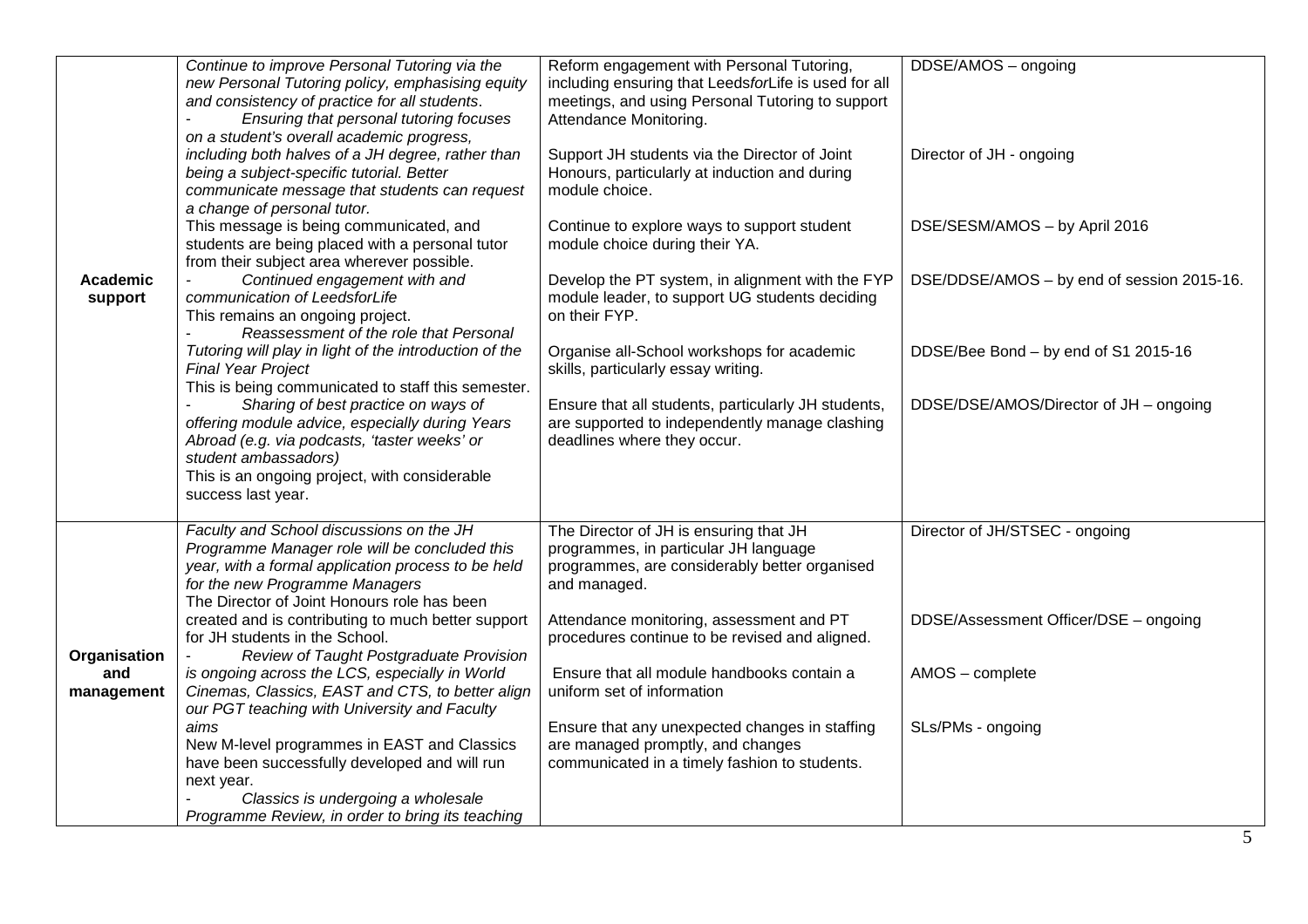|                         | contact hours and balance between lectures and<br>seminars in line with LCS norms<br>This has been highly successful and has<br>contributed to greatly improved satisfaction<br>figures in Classics.                                                                             |                                                                                                                                                                                                                             |                                                          |
|-------------------------|----------------------------------------------------------------------------------------------------------------------------------------------------------------------------------------------------------------------------------------------------------------------------------|-----------------------------------------------------------------------------------------------------------------------------------------------------------------------------------------------------------------------------|----------------------------------------------------------|
|                         | Develop research skills training for the FYP at<br>Levels 1 and 2<br>This has been embedded into all modules via a<br>research skills audit<br>Redevelop and merge MODL1010, 'IT for<br>Language Students', and CLAS1025 'Introduction                                           | Redevelop and merge MODL1010, 'IT for<br>Language Students', and CLAS1025 'Introduction<br>to Academic Skills', as a unitary LCS research<br>skills and digital literacy module, in collaboration<br>with Dr. Rafe Hallett. | DDSE/Bev Back/Antonio Martinez-Arboleda/ Rafe<br>Hallett |
|                         | to Academic Skills', as a unitary LCS research<br>skills and digital literacy module, in collaboration<br>with Dr. Rafe Hallett.<br>This project is ongoing                                                                                                                      | Start work on digital resources to support students<br>planning a Final Year Project during their<br>residence abroad.                                                                                                      | DSE/Faculty colleagues                                   |
| Learning<br>resources   | Communicate more clearly with library staff on the<br>process of ordering library materials from                                                                                                                                                                                 | Continue to lobby for improved facilities for PGR<br>and PGT students                                                                                                                                                       | HoS/Director of PG Studies/PG Tutor                      |
|                         | overseas<br>This project is ongoing<br>Trial roll-out and evaluation of Lecture Capture in<br>the School<br>This project has been very successful<br>Explore possibilities for adopting more learning<br>technology<br>A new Faculty Digital Strategy will help support<br>this. | Prepare for the introduction of universal e-<br>submission for coursework in September 2016                                                                                                                                 | <b>SESM/AMOS</b>                                         |
|                         | Continued focus on employability, in connection<br>with the Final Year Project<br>Very successful employability events continue to<br>be held.<br>Focus on alumni relations and alumni stories on                                                                                | Continue to develop strategies to support<br>continuity of Personal Tutor between semesters,<br>and to ensure that tutees are allocated a tutor<br>from their subject area.                                                 | <b>SESM/FESM</b>                                         |
| Personal<br>development | website, in collaboration with the alumni intern<br>This is a work in progress $-$ stories continue to be<br>gathered.<br>Focus groups and Teaching Enhancement                                                                                                                  | Continue to develop employability and alumni<br>events, including a more diverse range of alumni<br>and more interactive formats.                                                                                           | SLs/Employability Officer/ Employability Tutor           |
|                         | Scheme pilots in partnership with the Student<br>Representatives and Student Societies ensure<br>that the LCS responds to student needs.<br>These initiatives have helped underpin successful<br>employability initiatives.                                                      | Standardise and enhance support for language<br>students on their Year Abroad.                                                                                                                                              | Residence Abroad tutor/SLs                               |